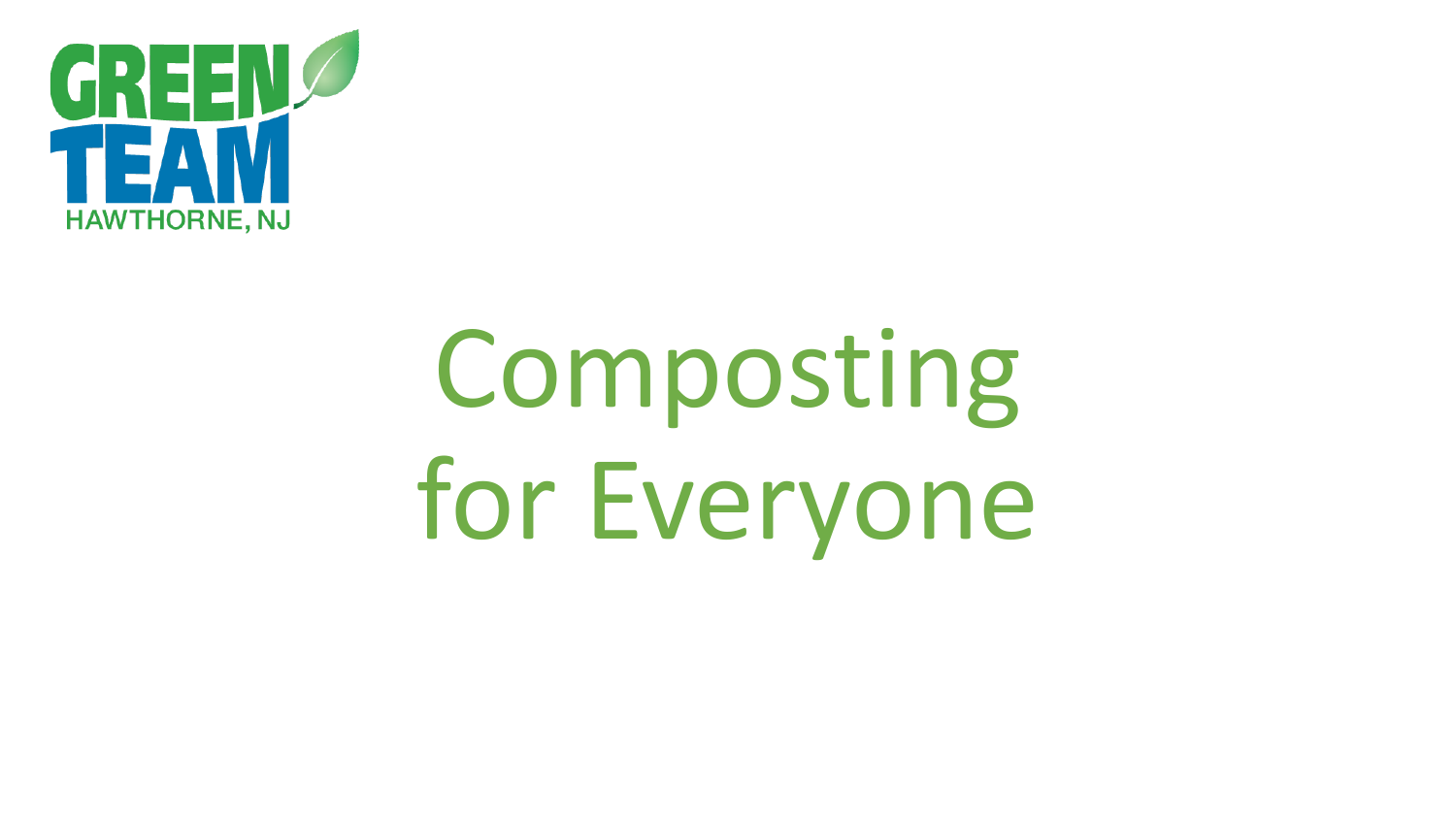# **Presenters**

### Mary Mahon – Hawthorne Environmental Commissioner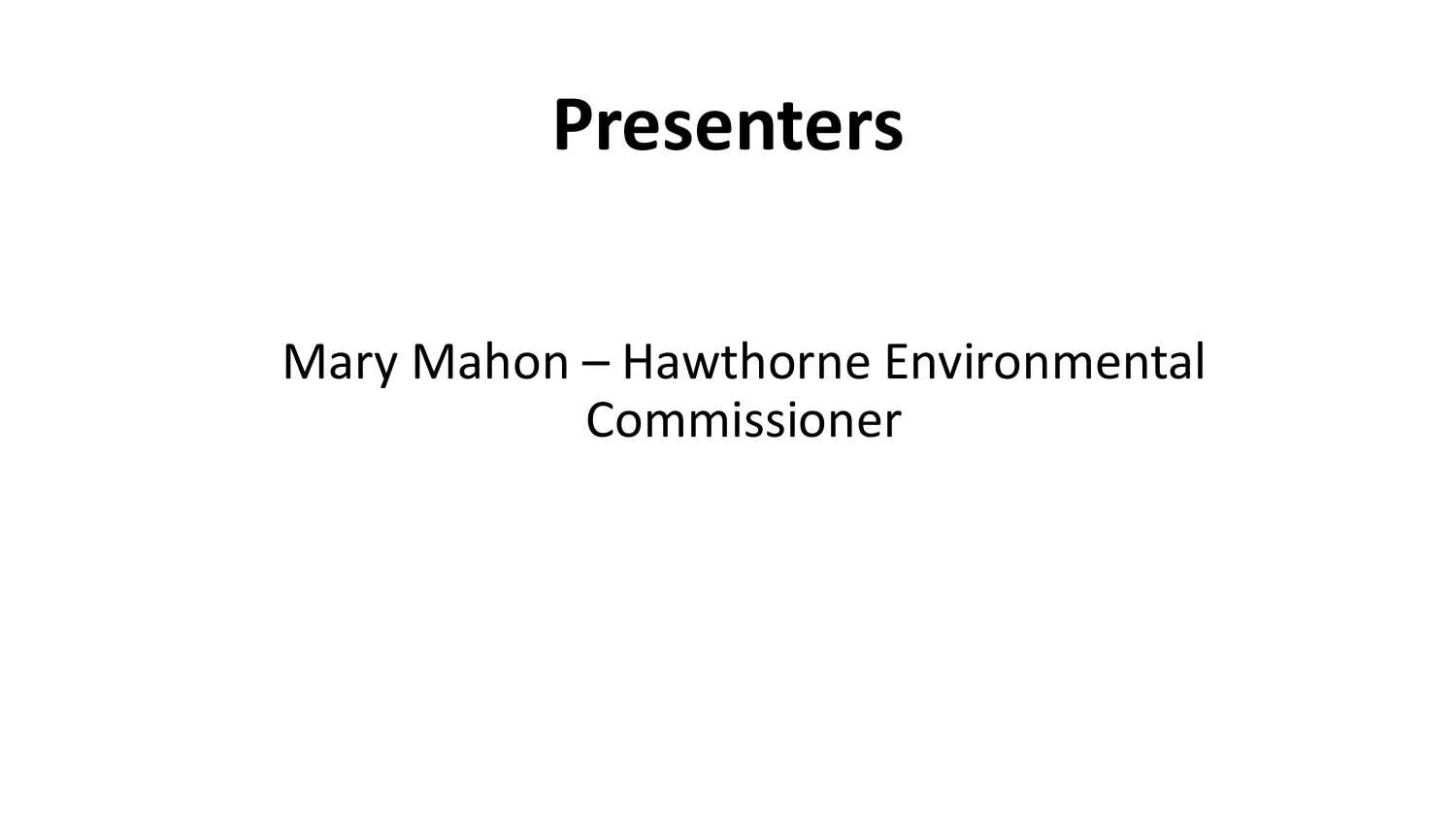# **What is Composting?**

**Composting** is a natural process where organic materials decompose and are recycled into a dark, crumbly, earthy smelling soil conditioner known as "compost".

Compost improves soil structure and moisture retention, and contributes to healthy plant growth by providing plant nutrients.

Source: Rutgers Home Composting Fact Sheet 811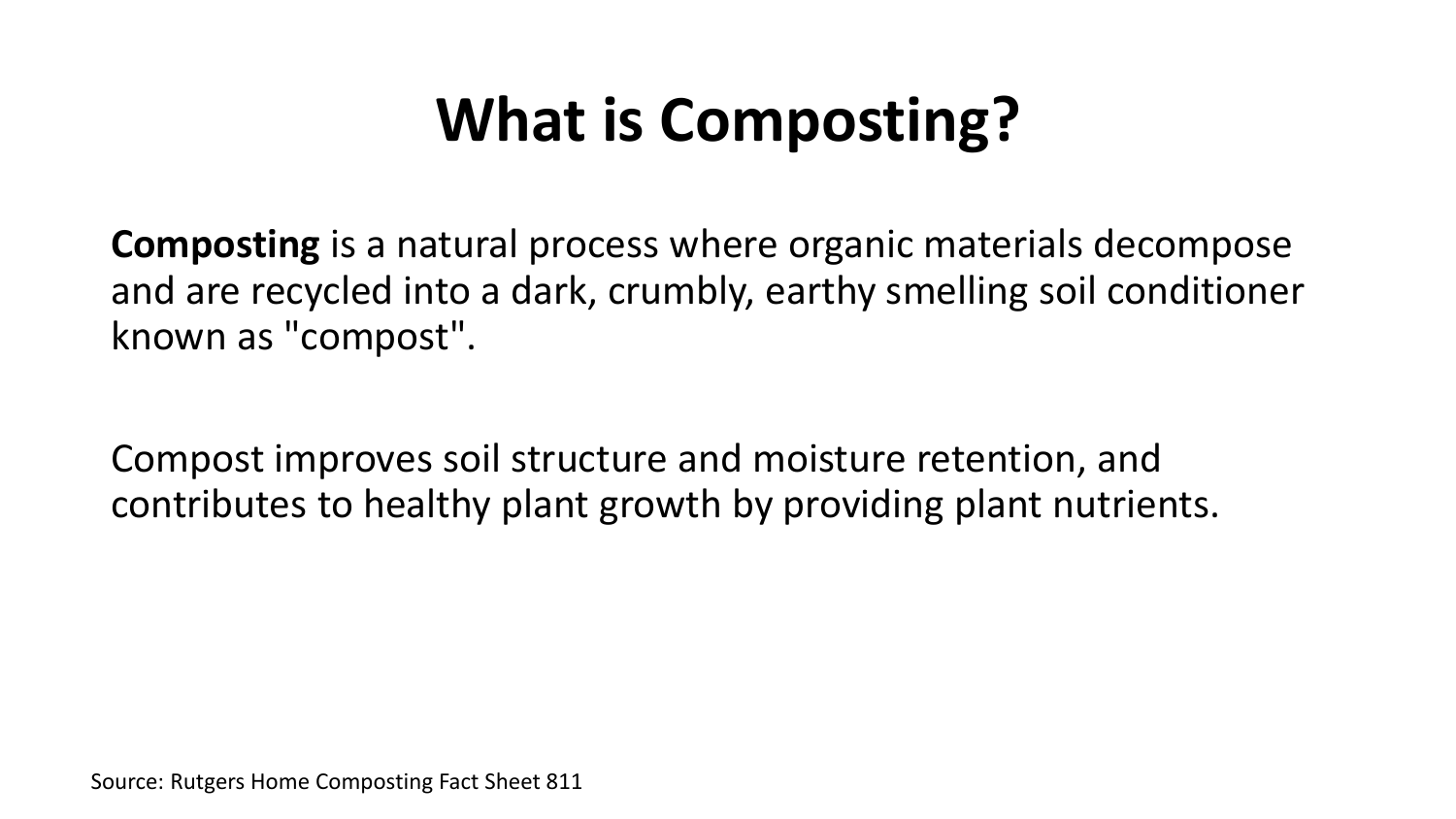# **Why Should I Compost?**

- Composting can save money!
- Reduces fertilizer and water use
- Avoids garbage collection and landfill fees
- Reduces the need for soil and plant amendments
- Composting helps the environment
- Reduces the volume of garbage going to landfills, transfer stations and incinerators
- Composting benefits your soil and plants
- Reduces chemical inputs
- Composting is easy
- Save time bagging grass and leaves
- Quick and fun way to do part for the environment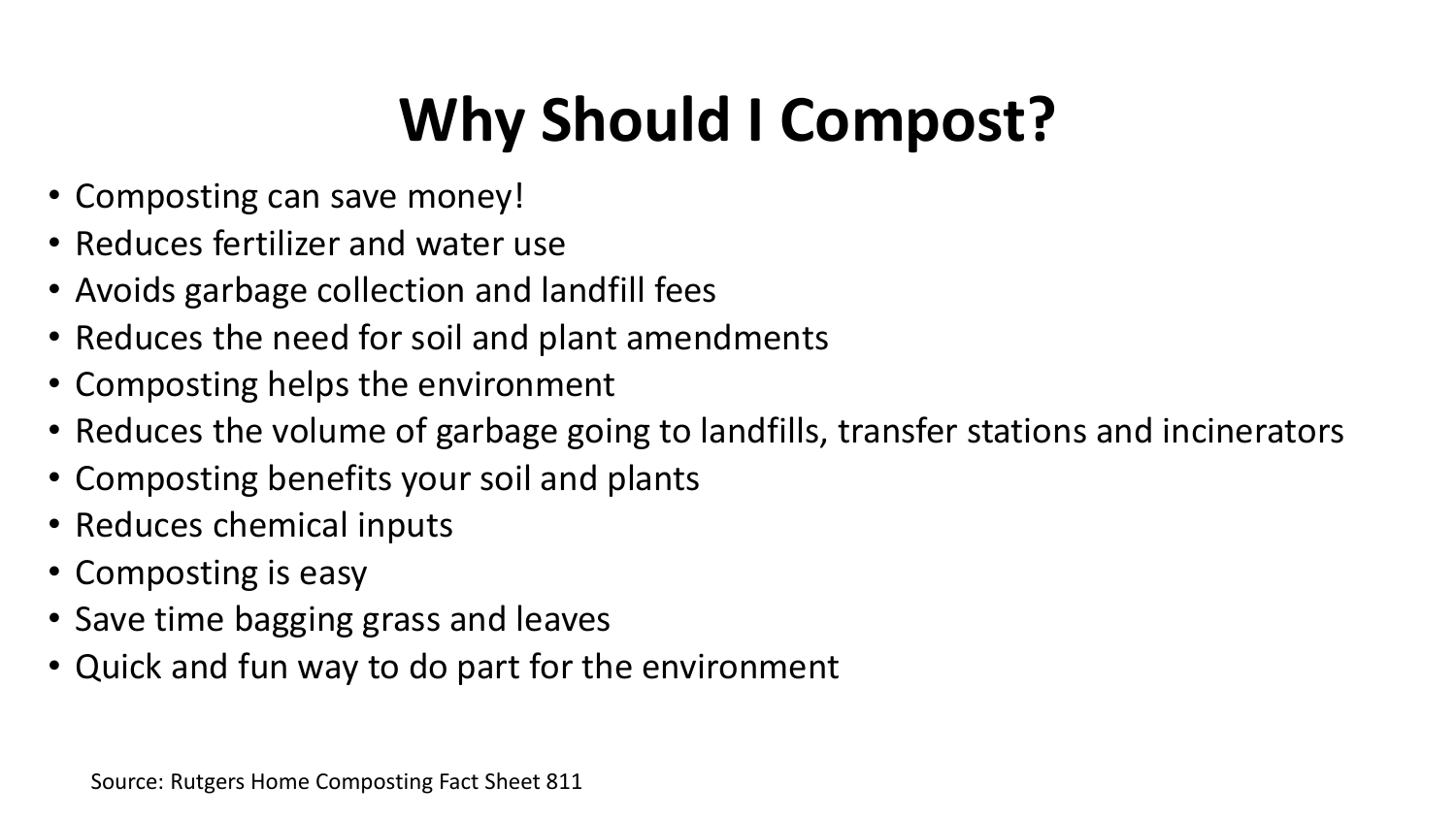

#### **RECYCLE FOOD WASTE**

Less garbage for the land fills<br>Excellent free compost for your plants<br>Inexpensive and Easy



### Composting

#### Source Video: Mary Mahon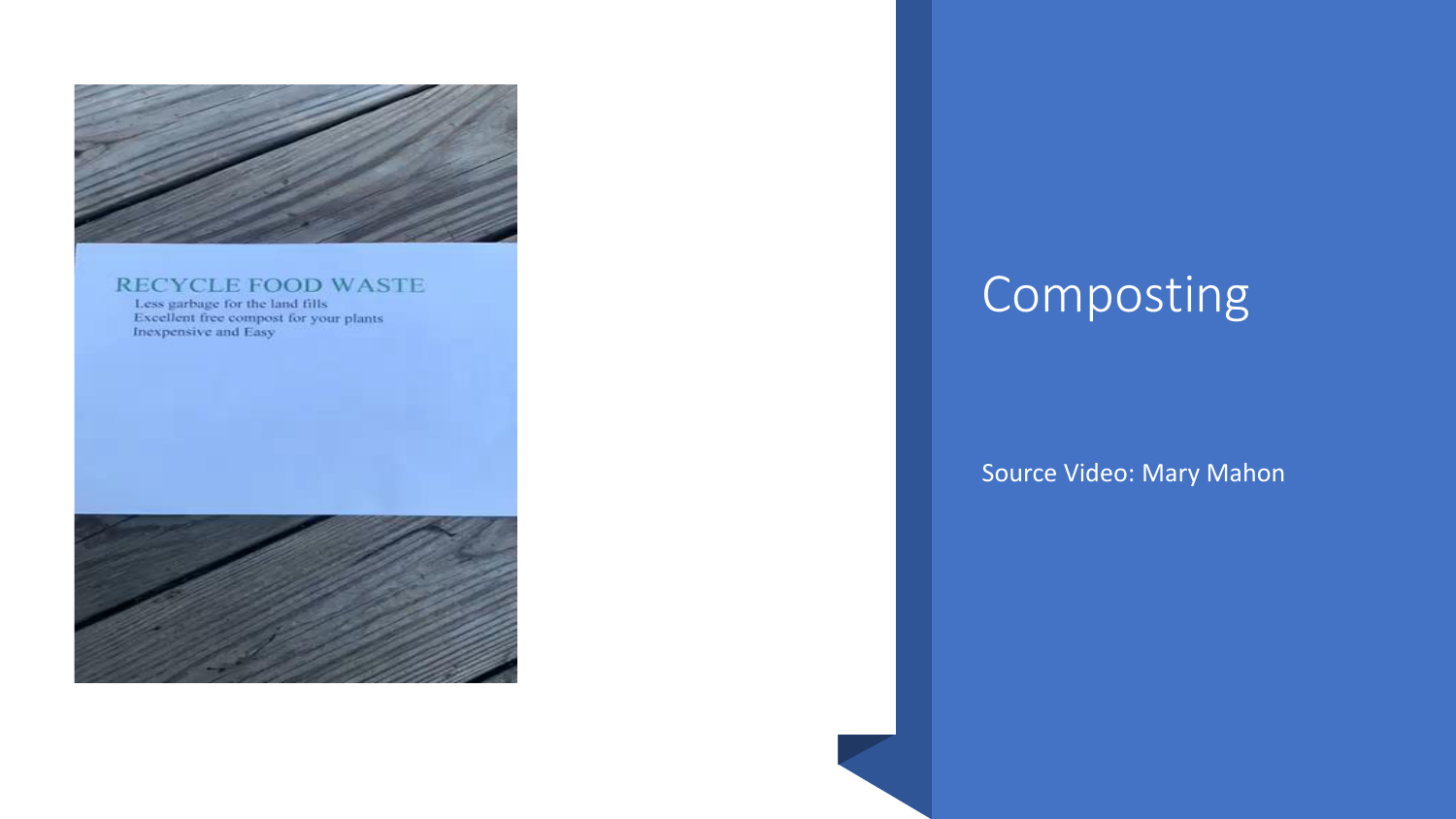## **Compost Basics**

- **Browns**  This includes materials such as dead leaves, branches, and twigs. Provides the Carbon for your Compost
- **Greens** This includes materials such as grass clippings, vegetable waste, fruit scraps, and coffee grounds. Materials Provide Nitrogen
- **Water** Having the right amount of water, greens, and browns is important for compost development. Provides Moisture to Help Break Down the Organic Matter.

Your compost pile should have an equal amount of browns to greens.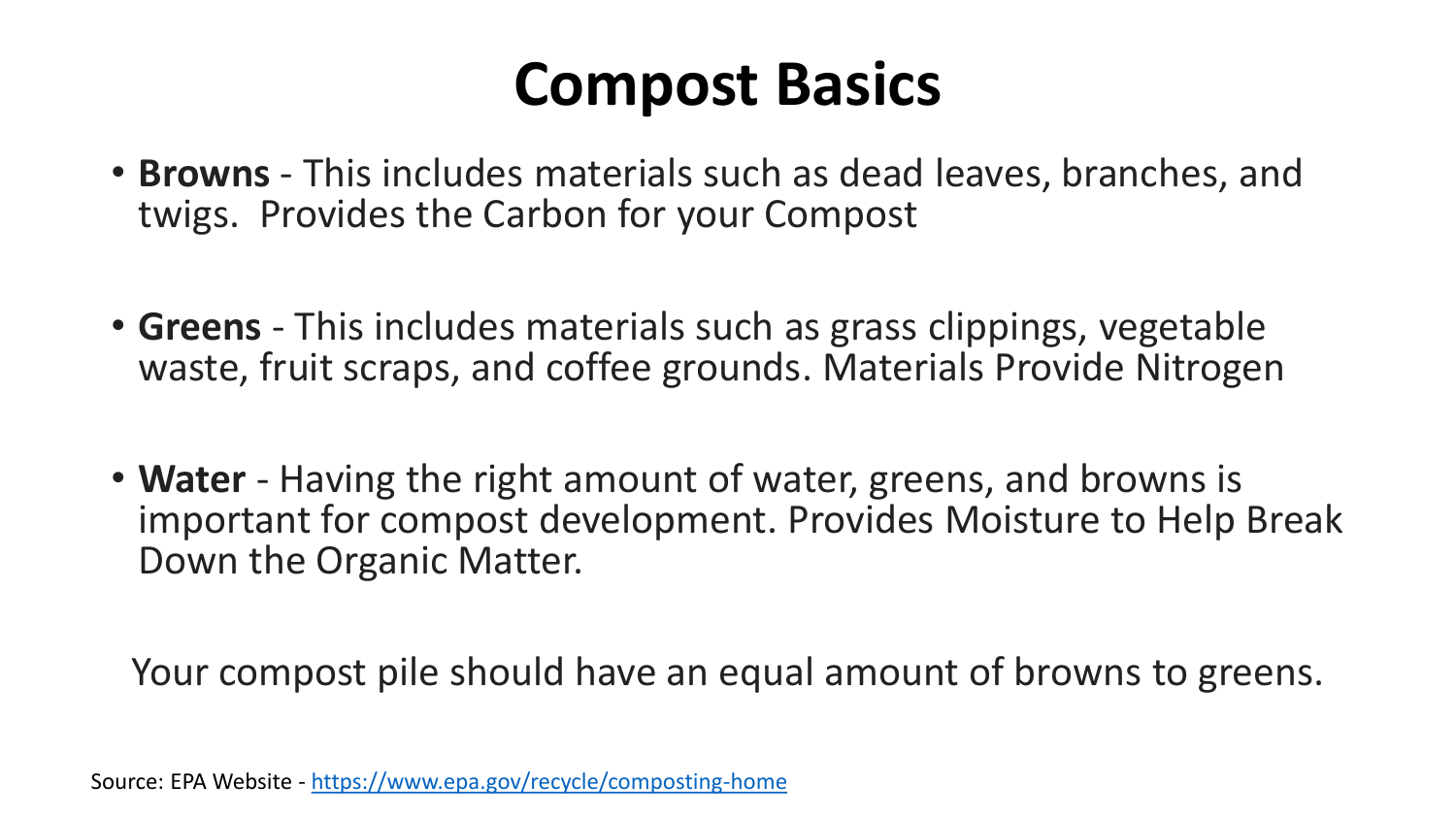# **Compost Ingredients**

### **Do Compost**

- Vegetable food scraps
- Grass clippings
- Leaves
- Flowers
- Weeds
- Sawdust and wood ash
- Chopped twigs and branches
- Coffee grounds w/filters

### **Do Not Compost**

- Meat scraps
- Diseased or insect infested plants
- Weeds with seeds
- Dog and cat feces
- Food with grease or soap residues

Source: Rutgers Home Composting Fact Sheet 811